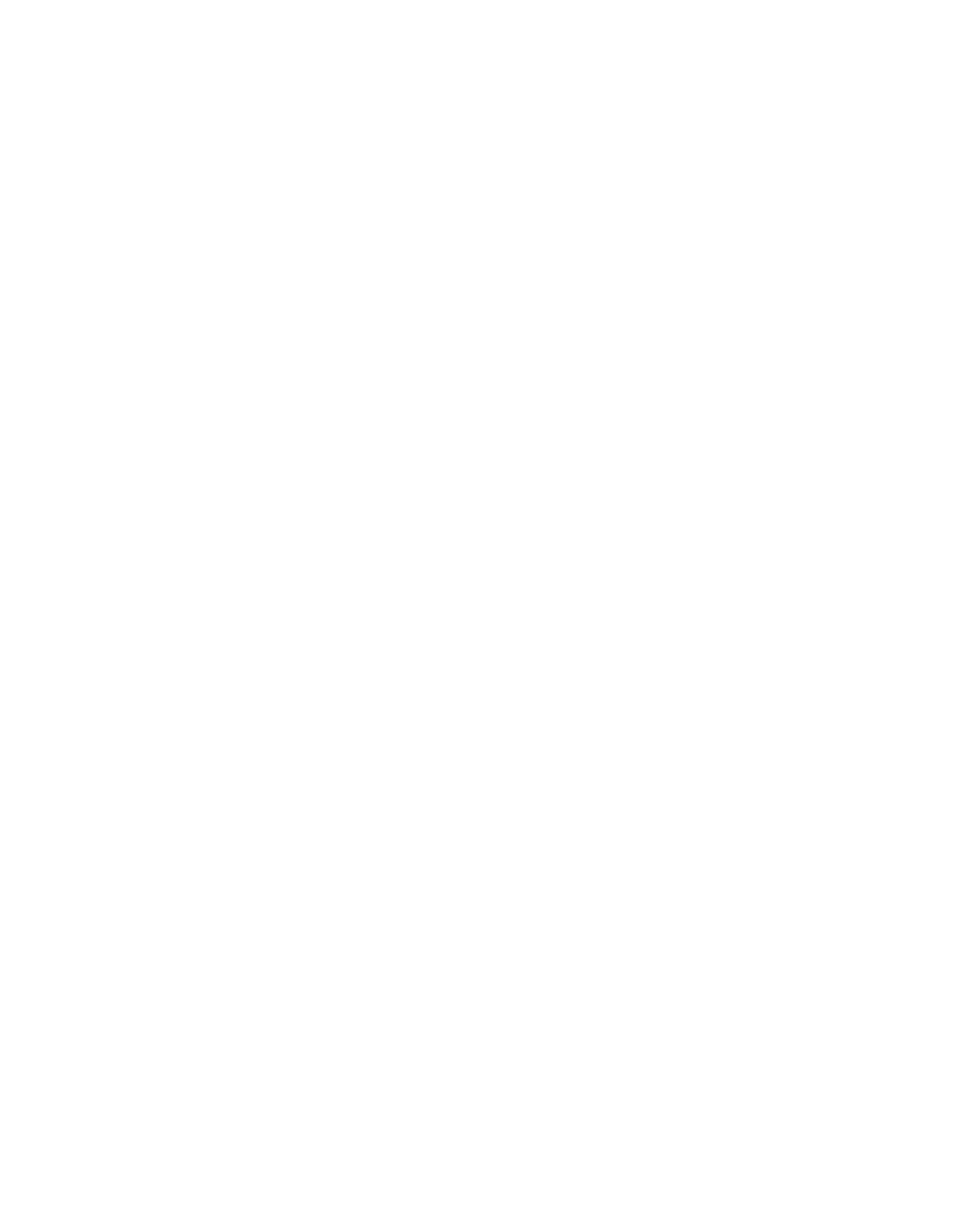- **Parr, B. A., Shea, M. J., Vassileva, G. and McMahon, A. P.** (1993). Mouse Wnt genes exhibit discrete domains of expression in the early embryonic CNS and limb buds. *Development* **119**, 247-261.
- **Pinson, K. I., Brennan, J., Monkley, S., Avery, B. J. and Skarnes, W. C.** (2000). An LDL-receptor-related protein mediates Wnt signalling in mice. *Nature* **407**, 535- 538.
- **Price, M. A. and Kalderon, D.** (2002). Proteolysis of the Hedgehog signaling effector Cubitus interruptus requires phosphorylation by Glycogen Synthase Kinase 3 and Casein Kinase 1. *Cell* **108**, 823-835.
- **Ring, D. B., Johnson, K. W., Henriksen, E. J., Nuss, J. M., Goff, D., Kinnick, T. R., Ma, S. T., Reeder, J. W., Samuels, I., Slabiak, T., et al.** (2003). Selective glycogen synthase kinase 3 inhibitors potentiate insulin activation of glucose transport and utilization in vitro and in vivo. *Diabetes* **52**, 588-595.
- Sato, N., Meijer, L., Skaltsounis, L., Greengard, P. and Brivanlou, A. H. (2004). Maintenance of pluripotency in human and mouse embryonic stem cells through activation of Wnt signaling by a pharmacological GSK-3-specific inhibitor. *Nat Med* **10**, 55-63.
- **Shi, Z., Yang, X., Li, B. B., Chen, S., Yang, L., Cheng, L., Zhang, T., Wang, H. and Zheng, Y.** (2018). Novel Mutation of LRP6 Identified in Chinese Han Population Links Canonical WNT Signaling to Neural Tube Defects. *Birth Defects Res* **110**, 63-71.
- **Silva, J., Barrandon, O., Nichols, J., Kawaguchi, J., Theunissen, T. W. and Smith, A.** (2008). Promotion of reprogramming to ground state pluripotency by signal inhibition. *PLoS Biol* **6**, e253.
- **Song, L., Li, Y., Wang, K., Wang, Y. Z., Molotkov, A., Gao, L., Zhao, T., Yamagami, T., Wang, Y., Gan, Q., et al.** (2009). Lrp6-mediated canonical Wnt signaling is required for lip formation and fusion. *Development* **136**, 3161-3371.
- **Song, L., Li, Y., Wang, K. and Zhou, C. J.** (2010). Cardiac neural crest and outflow tract defects in Lrp6 mutant mice. *Dev Dyn* **239**, 200-210.
- **Soriano, P.** (1999). Generalized lacZ expression with the ROSA26 Cre reporter strain. *Nat Genet* **21**, 70-71.
- **Tahinci, E., Thorne, C. A., Franklin, J. L., Salic, A., Christian, K. M., Lee, L. A., Coffey, R. J. and Lee, E.** (2007). Lrp6 is required for convergent extension during Xenopus gastrulation. *Development* **134**, 4095-4106.
- **Takahashi, Y., Koizumi, K., Takagi, A., Kitajima, S., Inoue, T., Koseki, H. and Saga, Y.** (2000). Mesp2 initiates somite segmentation through the Notch signalling pathway. *Nat Genet* **25**, 390-396.
- **Tamai, K., Semenov, M., Kato, Y., Spokony, R., Liu, C., Katsuyama, Y., Hess, F., Saint-Jeannet, J. P. and He, X.** (2000). LDL-receptor-related proteins in Wnt signal transduction. *Nature* **407**, 530-535.
- **Tian, Y., Yuan, L., Goss, A. M., Wang, T., Yang, J., Lepore, J. J., Zhou, D., Schwartz, R. J., Patel, V., Cohen, E. D., et al.** (2010). Characterization and in vivo pharmacological rescue of a Wnt2-Gata6 pathway required for cardiac inflow tract development. *Dev Cell* **18**, 275-287.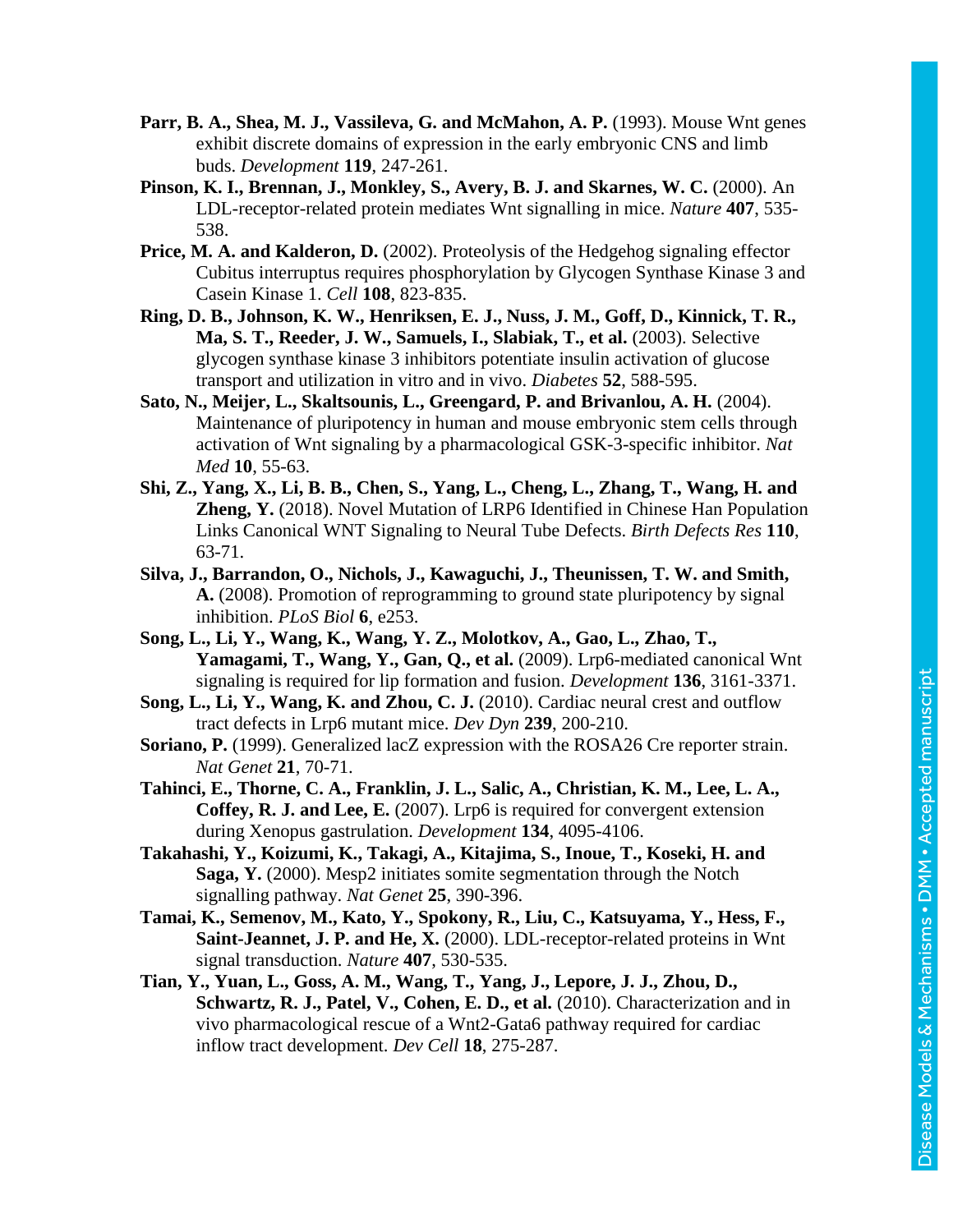- **Tobin, M., Gunaji, R., Walsh, J. C. and Grice, G. P.** (2019). A review of genetic factors underlying craniorachischisis and omphalocele: Inspired by a unique trisomy 18 case. *Am J Med Genet A* **179**, 1642-1651.
- **Ukita, K., Hirahara, S., Oshima, N., Imuta, Y., Yoshimoto, A., Jang, C. W., Oginuma, M., Saga, Y., Behringer, R. R., Kondoh, H., et al.** (2009). Wnt signaling maintains the notochord fate for progenitor cells and supports the posterior extension of the notochord. *Mech Dev* **126**, 791-803.
- **van Nes, J., de Graaff, W., Lebrin, F., Gerhard, M., Beck, F. and Deschamps, J.**  (2006). The Cdx4 mutation affects axial development and reveals an essential role of Cdx genes in the ontogenesis of the placental labyrinth in mice. *Development* **133**, 419-428.
- **Wallingford, J. B.** (2006). Planar cell polarity, ciliogenesis and neural tube defects. *Hum Mol Genet* **15 Spec No 2**, R227-234.
- **Wallingford, J. B., Niswander, L. A., Shaw, G. M. and Finnell, R. H.** (2013). The continuing challenge of understanding, preventing, and treating neural tube defects. *Science* **339**, 1222002.
- **Wang, M., Marco, P., Capra, V. and Kibar, Z.** (2019). Update on the Role of the Non-Canonical Wnt/Planar Cell Polarity Pathway in Neural Tube Defects. *Cells* **8**.
- **Wang, Y., Song, L. and Zhou, C. J.** (2011). The canonical Wnt/beta-catenin signaling pathway regulates Fgf signaling for early facial development. *Dev Biol* **349**, 250- 260.
- **Wang, Y., Stokes, A., Duan, Z., Hui, J., Xu, Y., Chen, Y., Chen, H. W., Lam, K. and Zhou, C. J.** (2016). LDL Receptor-Related Protein 6 Modulates Ret Proto-Oncogene Signaling in Renal Development and Cystic Dysplasia. *J Am Soc Nephrol* **27**, 417-427.
- **Wehrli, M., Dougan, S. T., Caldwell, K., O'Keefe, L., Schwartz, S., Vaizel-Ohayon, D., Schejter, E., Tomlinson, A. and DiNardo, S.** (2000). arrow encodes an LDL-receptor-related protein essential for Wingless signalling. *Nature* **407**, 527- 530.
- **Wilkinson, D. G., Bhatt, S. and Herrmann, B. G.** (1990). Expression pattern of the mouse T gene and its role in mesoderm formation. *Nature* **343**, 657-659.
- **Williams, J., Mai, C. T., Mulinare, J., Isenburg, J., Flood, T. J., Ethen, M., Frohnert, B., Kirby, R. S., Centers for Disease, C. and Prevention** (2015). Updated estimates of neural tube defects prevented by mandatory folic Acid fortification - United States, 1995-2011. *MMWR Morb Mortal Wkly Rep* **64**, 1-5.
- **Yamaguchi, T. P., Bradley, A., McMahon, A. P. and Jones, S.** (1999). A Wnt5a pathway underlies outgrowth of multiple structures in the vertebrate embryo. *Development* **126**, 1211-1223.
- **Ybot-Gonzalez, P., Savery, D., Gerrelli, D., Signore, M., Mitchell, C. E., Faux, C. H., Greene, N. D. and Copp, A. J.** (2007). Convergent extension, planar-cellpolarity signalling and initiation of mouse neural tube closure. *Development* **134**, 789-799.
- **Young, T., Rowland, J. E., van de Ven, C., Bialecka, M., Novoa, A., Carapuco, M., van Nes, J., de Graaff, W., Duluc, I., Freund, J. N., et al.** (2009). Cdx and Hox genes differentially regulate posterior axial growth in mammalian embryos. *Dev Cell* **17**, 516-526.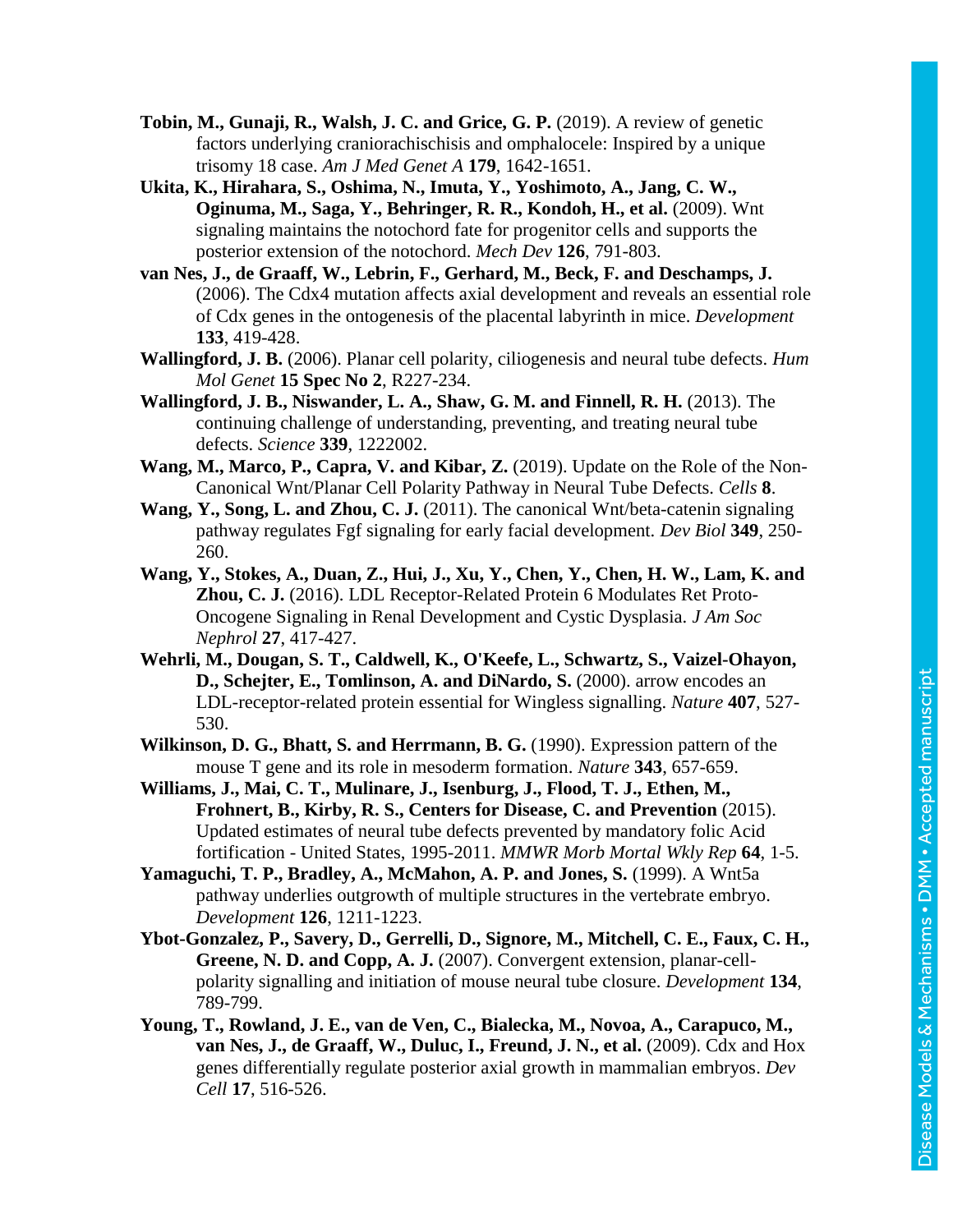Disease Models & Mechanisms . DMM . Accepted manuscript Disease Models & Mechanisms • DMM • Accepted manuscript

- **Zaganjor, I., Sekkarie, A., Tsang, B. L., Williams, J., Razzaghi, H., Mulinare, J., Sniezek, J. E., Cannon, M. J. and Rosenthal, J.** (2016). Describing the Prevalence of Neural Tube Defects Worldwide: A Systematic Literature Review. *PLoS One* **11**, e0151586.
- **Zhao, T., Gan, Q., Stokes, A., Lassiter, R. N., Wang, Y., Chan, J., Han, J. X., Pleasure, D. E., Epstein, J. A. and Zhou, C. J.** (2014). beta-catenin regulates Pax3 and Cdx2 for caudal neural tube closure and elongation. *Development* **141**, 148-157.
- **Zhou, C. J., Ji, Y., Reynolds, K., McMahon, M., Garland, M. A., Zhang, S., Sun, B., Gu, R., Islam, M., Liu, Y., et al.** (2020). Non-neural surface ectodermal rosette formation and F-actin dynamics drive mammalian neural tube closure. *Biochem Biophys Res Commun* **526**, 647-653.
- **Zhou, C. J., Molotkov, A., Song, L., Li, Y., Pleasure, D. E., Pleasure, S. J. and Wang, Y. Z.** (2008). Ocular coloboma and dorsoventral neuroretinal patterning defects in Lrp6 mutant eyes. *Dev Dyn* **237**, 3681-3689.
- **Zhou, C. J., Pinson, K. I. and Pleasure, S. J.** (2004). Severe defects in dorsal thalamic development in low-density lipoprotein receptor-related protein-6 mutants. *J Neurosci* **24**, 7632-7639.
- **Zhou, C. J., Wang, Y. Z., Yamagami, T., Zhao, T., Song, L. and Wang, K.** (2010). Generation of Lrp6 conditional gene-targeting mouse line for modeling and dissecting multiple birth defects/congenital anomalies. *Dev Dyn* **239**, 318-326.
- **Zohn, I. E.** (2020). Mouse Models of Neural Tube Defects. *Adv Exp Med Biol* **1236**, 39- 64.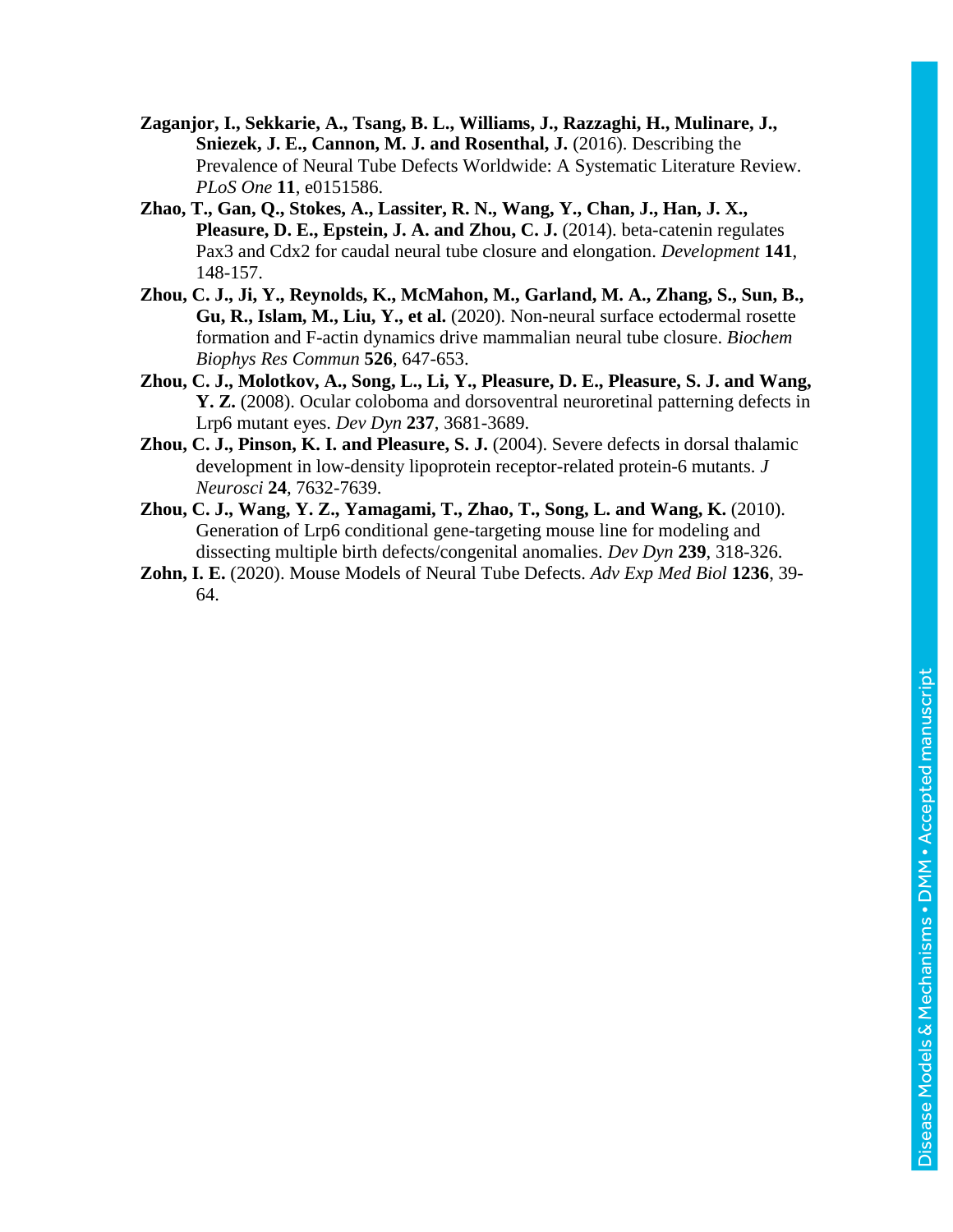## **Figures**



**Figure 1. Spinal bifida aperta and diminished canonical Wnt signaling by conditional ablation of** *Lrp6* **in Pax3-expressing dorsal neural folds.** (**A**) Dorsalposterior view of an X-gal stained (*blue*) E8.5 embryo for genetic fate mapping of *Pax3Cre/+;Rosa26-lacZ* demonstrates the Cre recombination pattern in the dorsal region of the recently closed and pending-closing posterior neuropore (PNP, dashed curve). (**B-D**) The conditional mutants of *Pax3Cre/+;Lrp6-cKO* embryos exhibit open spinal NTDs as shown at E12.5 and E18.5. Brackets indicate the open lesion regions. (**E-H**) Sagittal caudal bodies of X-gal stained Wnt/ß-catenin signaling reporters *BATgal* or *TOPgal* show higher activities in the littermate control embryos (E,G) and diminished activities in the *Pax3Cre/+;Lrp6-cKO* embryos (F,H) at E9.5. Arrows indicate recently closed dorsal neural tube regions. Arrowheads indicate the closing or pending-closing regions. nc, notochord. (**I,J**) Transverse sections show *in situ* hybridization signal of a Wnt/ß-catenin target and feedback gene *Axin2* that is high in the dorsal PNP of a littermate control (dashed circle in I) and low in the mutant PNP (J) at E9.5.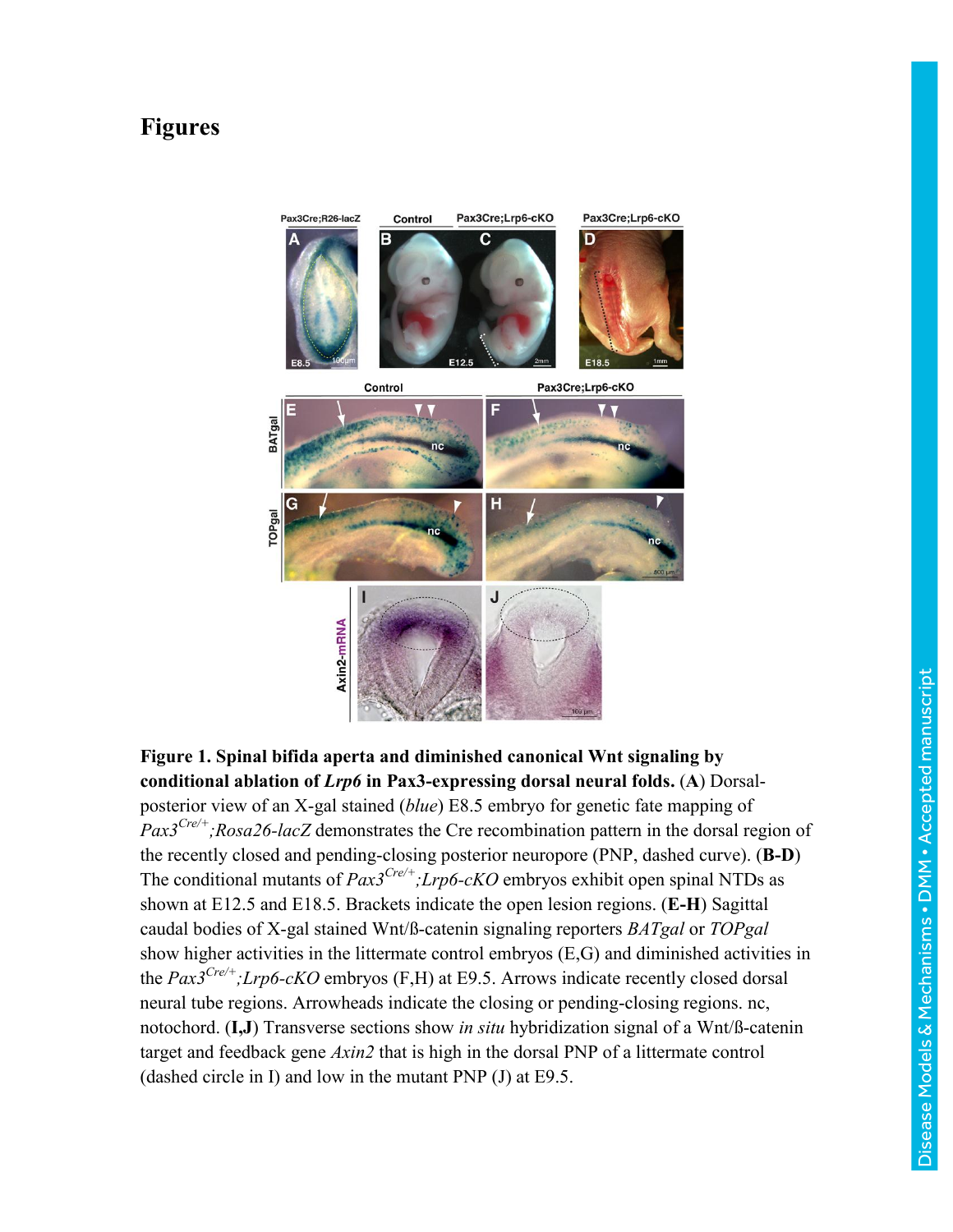

**Figure 2. Wholemount in situ hybridization results show diminished gene expression of NTD-associated transcription factors of** *Pax3***,** *Cdx2***, and** *Cdx4* **in the dorsal posterior neuropores (PNPs) of the** *Pax3-Cre;Lrp6-cKOs* **at E9.5.** (**A-D**) *Pax3* expression is strong at the PNP closure site as shown in a littermate control embryo (brackets in A, sagittal view and in B, dorsal view), which is diminished specifically at the defective closure site of the mutant PNP (dashed brackets in C,D). (**E-H**) *Cdx2* is widely expressed in the caudal body of the control embryo, including dorsal PNP (bracket in E, sagittal view; arrowheads in F, transverse section from the region of the dashed line in E) and it is specifically diminished in the dorsal PNP of the mutant embryo (dashed bracket in G and arrowheads in H). (**I-L**) *Cdx4* is expressed in the dorsal PNP of the control embryo (bracket in I and arrowheads in J) and it is specifically diminished in the dorsal PNP of the mutant embryo (dashed bracket in K and arrowheads in L). Asterisks indicate the dorsolateral hinge points.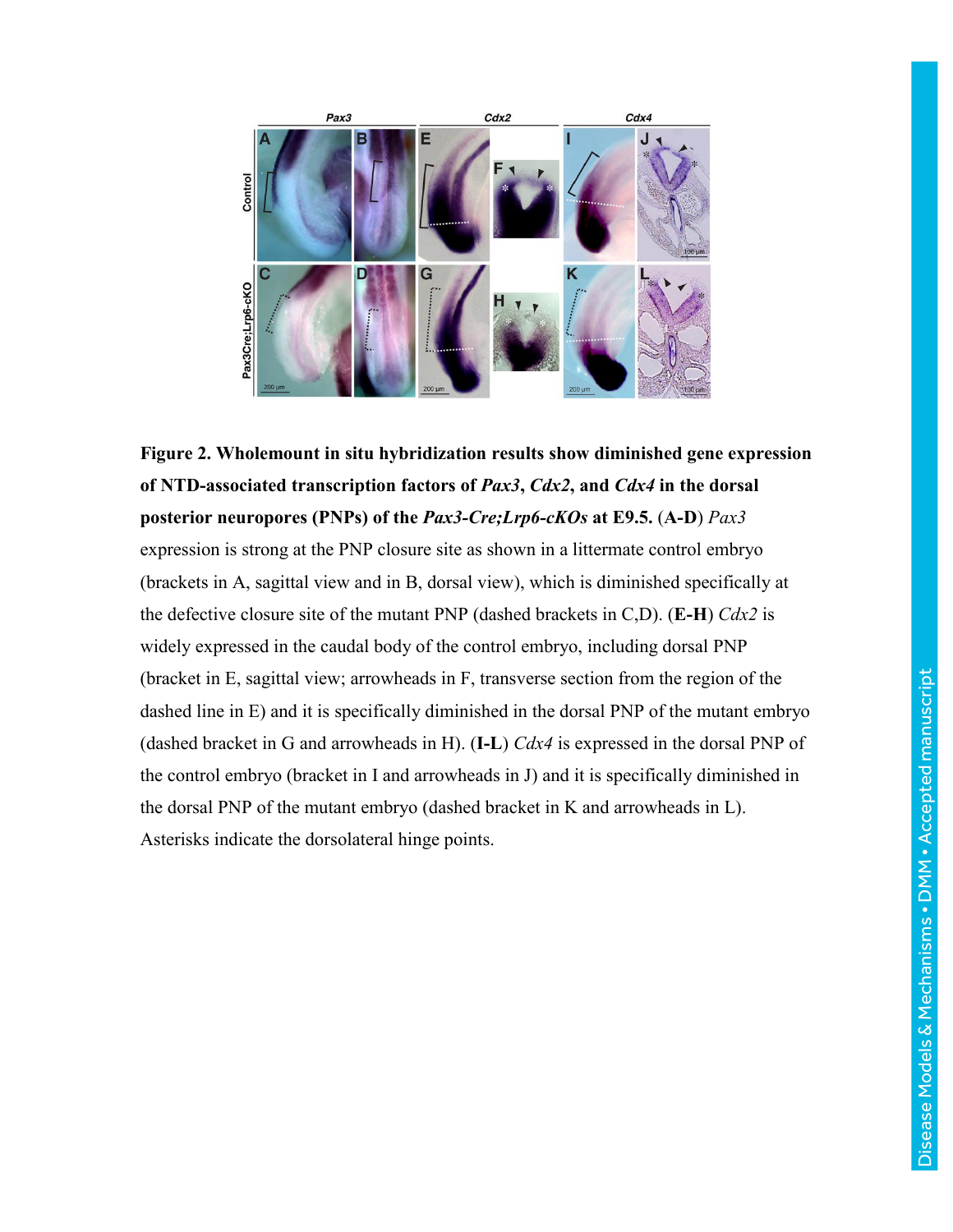

**Figure 3. Wholemount in situ hybridization results of** *Wnts* **and additionally relevant Wnt signaling downstream target genes around the PNP regions of the littermate controls and** *Pax3-Cre;Lrp6-cKOs* **at E9.5.** (**A,B**) *Msx1* is restrictively expressed in the dorsal PNP of the normal control embryo (bracket in A), which is significantly diminished in the mutant PNP (bracket in B). (**C-J**) No obvious changes of *T* (C,D), *Tbx6* (E,F), *Wnt1* (G,H), and *Wnt5a* (I,J) expression patterns around the mutant PNP regions compared to respective expression patterns in the littermate controls.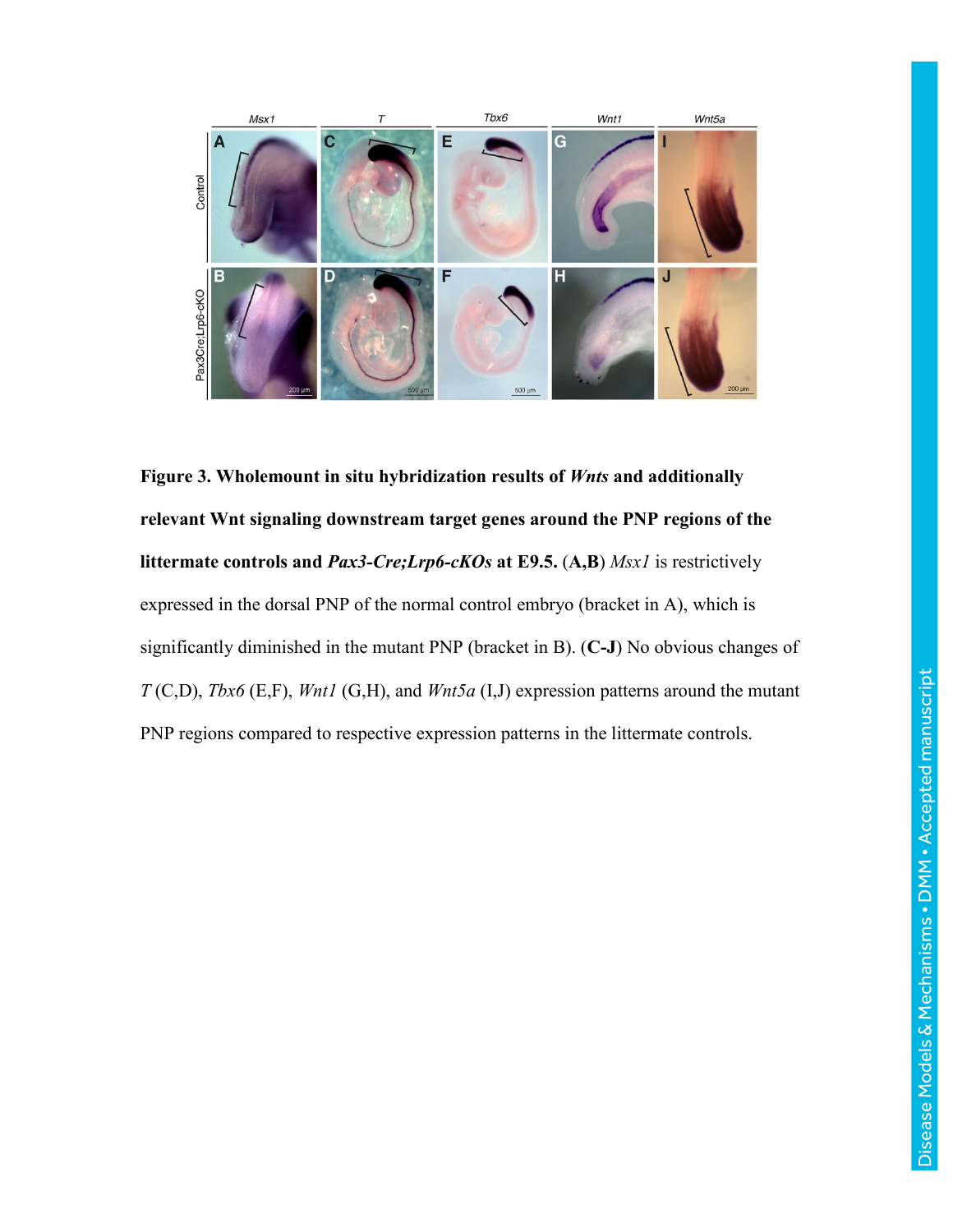

**Figure 4. Wholemount in situ hybridization results of** *Fgfs* **and related** *Mesp2* **expression around PNP regions of the littermate controls and** *Pax3-Cre;Lrp6-cKOs* **at E9.5.** (**A-F**) No obvious changes of *Fgf8* (A,B), *Fgf17* (C,D), and *Fgf18* (E,F) expression around PNP regions (brackets) between the control and mutant embryos. (**G,H**) No obvious changes of the Fgf-regulated *Mesp2* expression in the presomites of the littermate control and mutant embryos.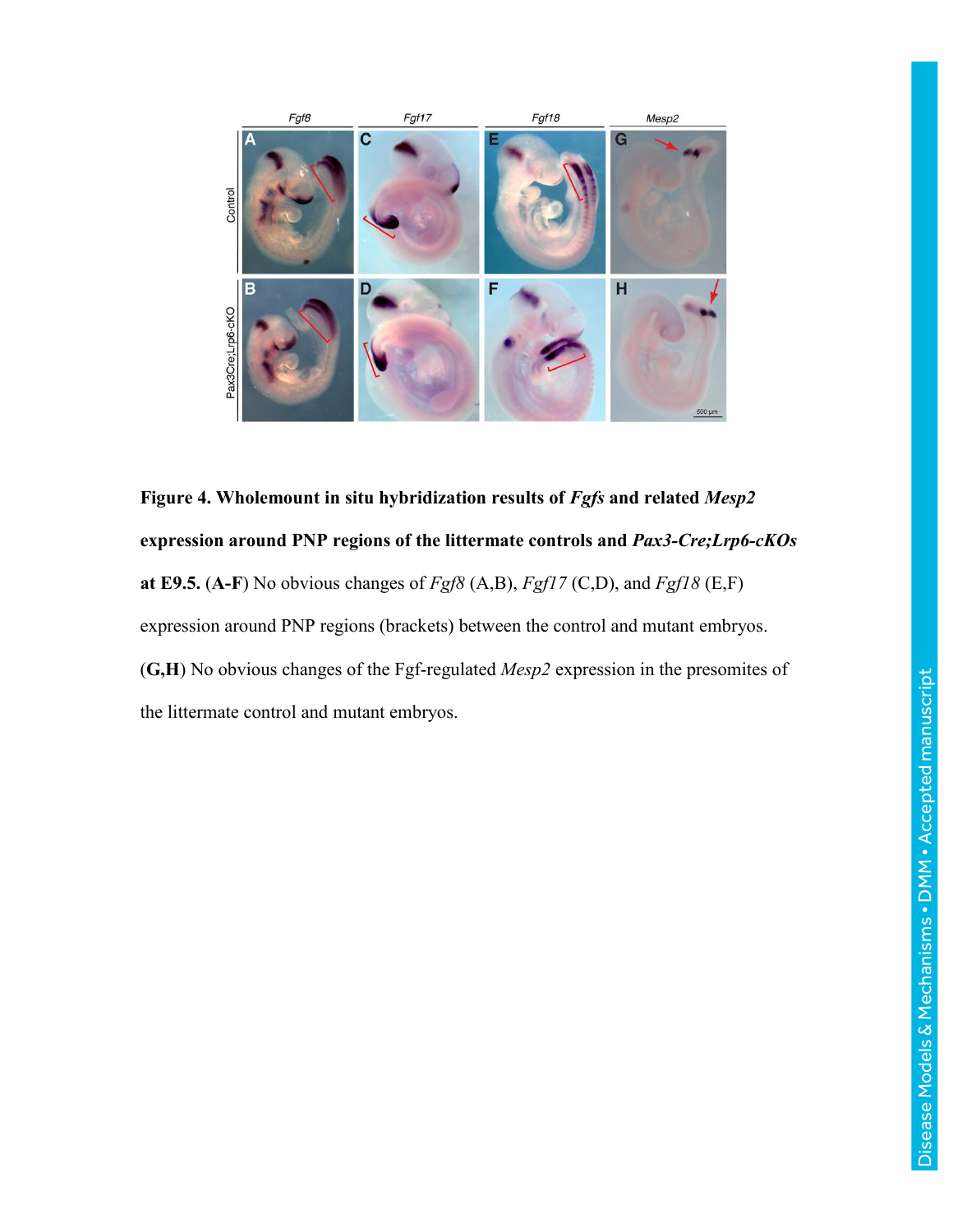

**Figure 5. Noncanonical Wnt/PCP signaling activities the littermate controls and**  *Pax3-Cre;Lrp6-cKOs* **at E9.5.** (**A-D**) Transverse sections after wholemount in situ hybridization show no obvious changes of *Vangl2* (A,B) and *Ptk7* (C,D) expression patterns at the PNP closure sites of the normal control and mutant embryos. (**E**) Immunoblots show no changes of the phosphorylated (higher band that is linked with PCP signaling) and non-phosphorylated (lower band) Dvl2 proteins between the control and mutant PNP samples.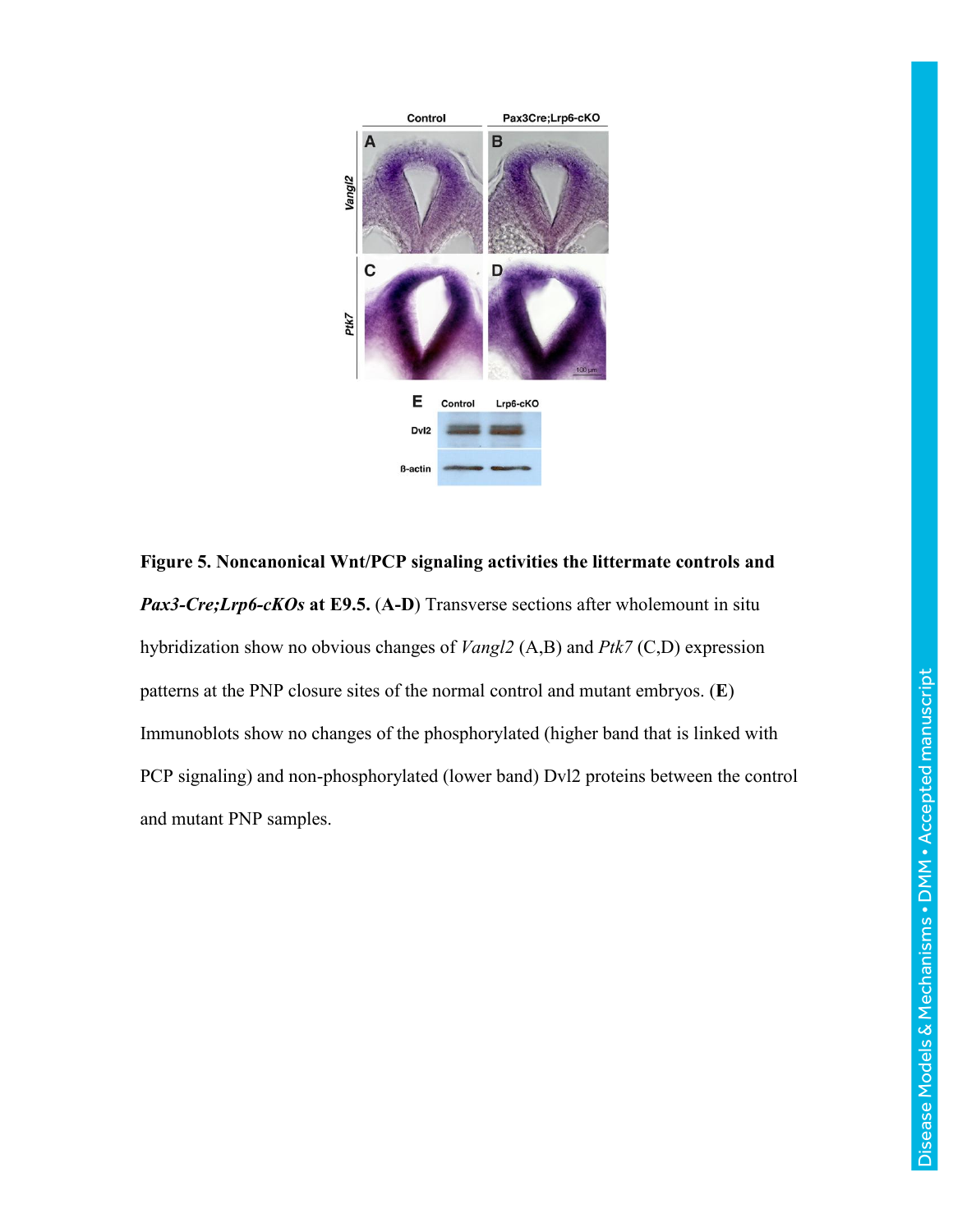

**Figure 6. Proliferation and apoptosis at the PNP closure sites of the littermate controls and** *Pax3-Cre;Lrp6-cKOs* **at E9.5.** (**A-C**) BrdU incorporation and detection experiments show no significant changes of the proliferating cells in the dorsal PNPs above the dorsolateral hinge points (dashed lines in A,B, transverse PNP sections) between the control and mutant embryos. (**D-F**) TUNEL assays demonstrate no significant changes of the apoptotic cells (green in D,E) in the dorsal PNPs between the control and mutant embryos. n.s., no statistical significance ( $P > 0.05$ ).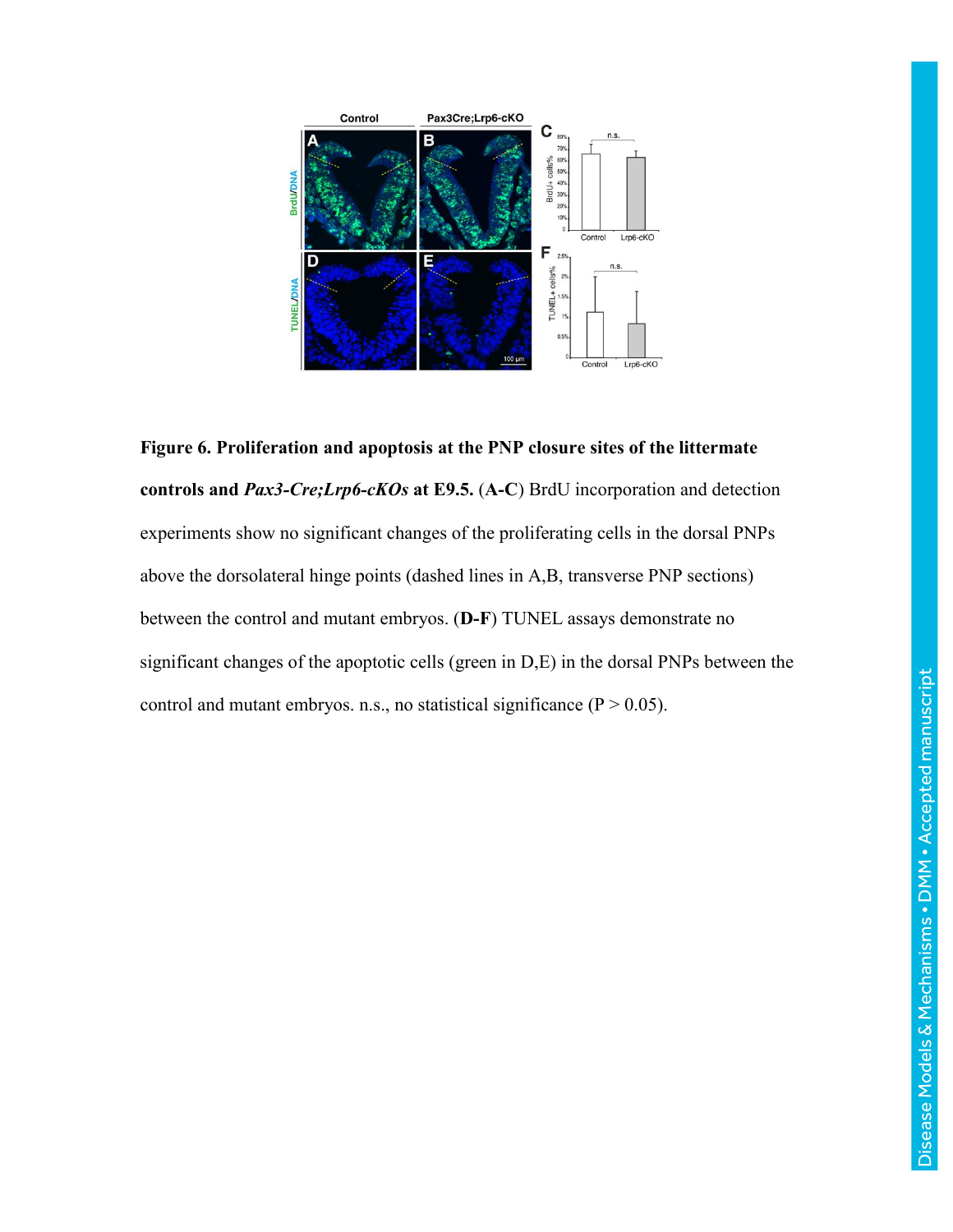

**Figure 7. Genetic rescue of PNP closure defects in the** *Pax3-Cre;Lrp6-cKOs* **by ßcatenin gain-of-function (GOF).** (**A,B**) Failed PNP closure as shown in the dorsalposterior view of an *Lrp6-cKO* embryo (A) and in a transverse PNP section (arrows in B, cut through the dashed line in A) at E10.5. (**C,D**) Rescued PNP closure as shown in the dorsal-posterior view of an *Lrp6-cKO;ß-catenin-GOF* embryo (A) and in a transverse PNP section that shows abnormally widened but closed dorsal PNP (arrowhead in D, cut through the dashed line in C) at E10.5. (**E**) A transverse PNP section of a littermate control embryo shows normally closed PNP at the dorsal midline (arrowhead in E) at E10.5.